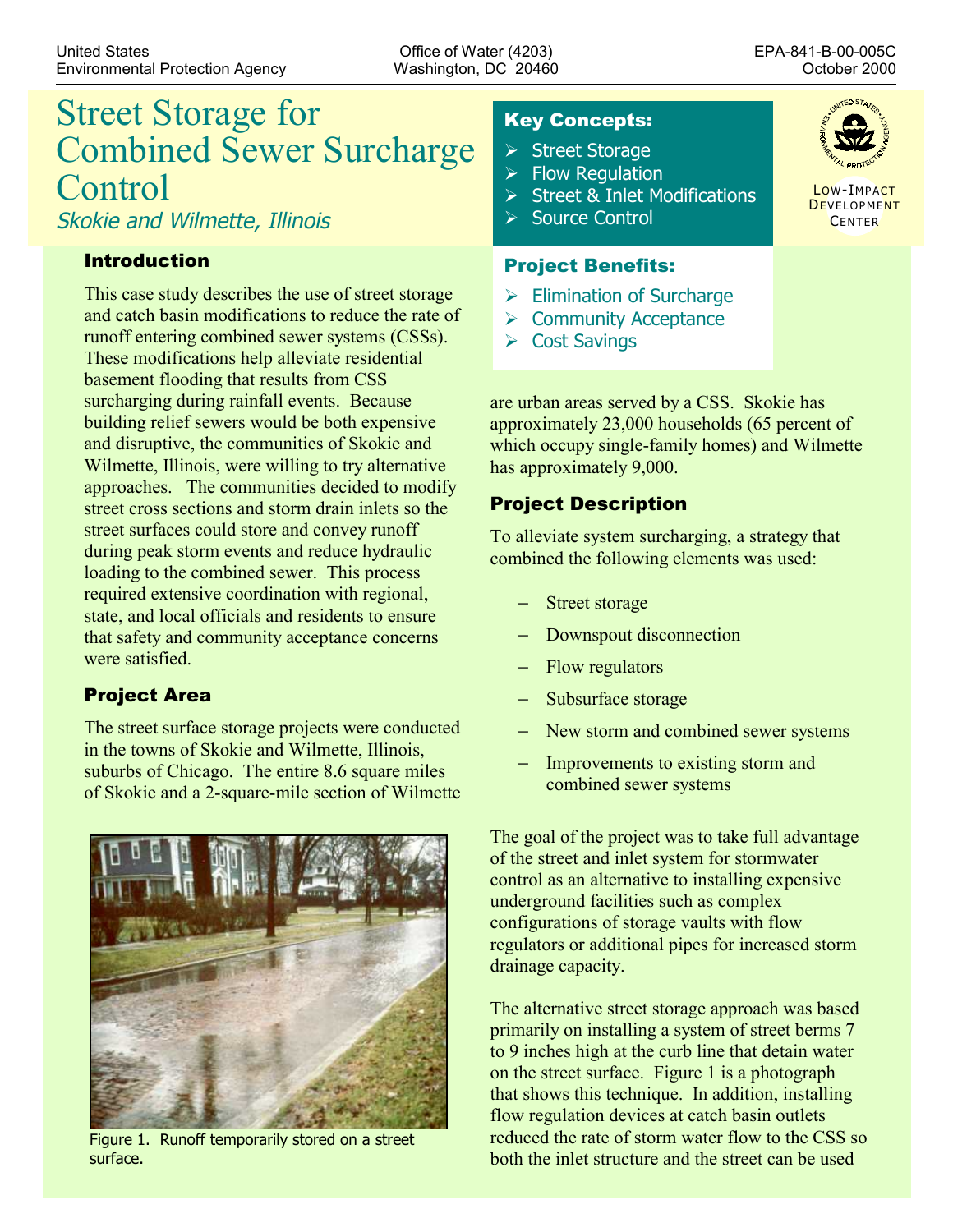

Figure 2. Schematic diagram of the street storage system (Note: not to scale and great vertical exaggeration).

for storage. Figure 2 illustrates this concept. Subsurface storage facilities were installed in the street right-of-way and in other public areas as part of the storm drainage system at critical points in the system and in high-traffic areas, parking areas, and pedestrian walkways where ponding was not acceptable. Overall, street storage accounts for over half of the total stormwater storage capacity. The other half is accounted for in subsurface and off-street storage.

#### Project Summary and Benefits

Many benefits were realized from this project. First, researchers estimate a cost advantage from using street storage over conventional sewer



Figure 3. Cost comparison between the traditional sewer separation approach and a source control approach using street surface storage.

separation systems to alleviate CSS surcharges. Figure 3 shows the estimated costs for the Skokie system to be approximately 38 percent of the costs for conventional approaches to sewer separation. A breakdown of costs associated with the street storage approach reveals that berm/flow regulator installation is a small fraction of the overall project cost, as shown in Figure 4. The street storage system could aid in traffic control because the berms function much like speed humps as traffic calming structures. Also, the storage system reduces the frequency and volume of combined sewer overflows, resulting in fewer stormwater-related pollutant events in receiving waters. Since the system's installation in 1983,



Figure 4. Costs associated with the CSS surcharge relief project.